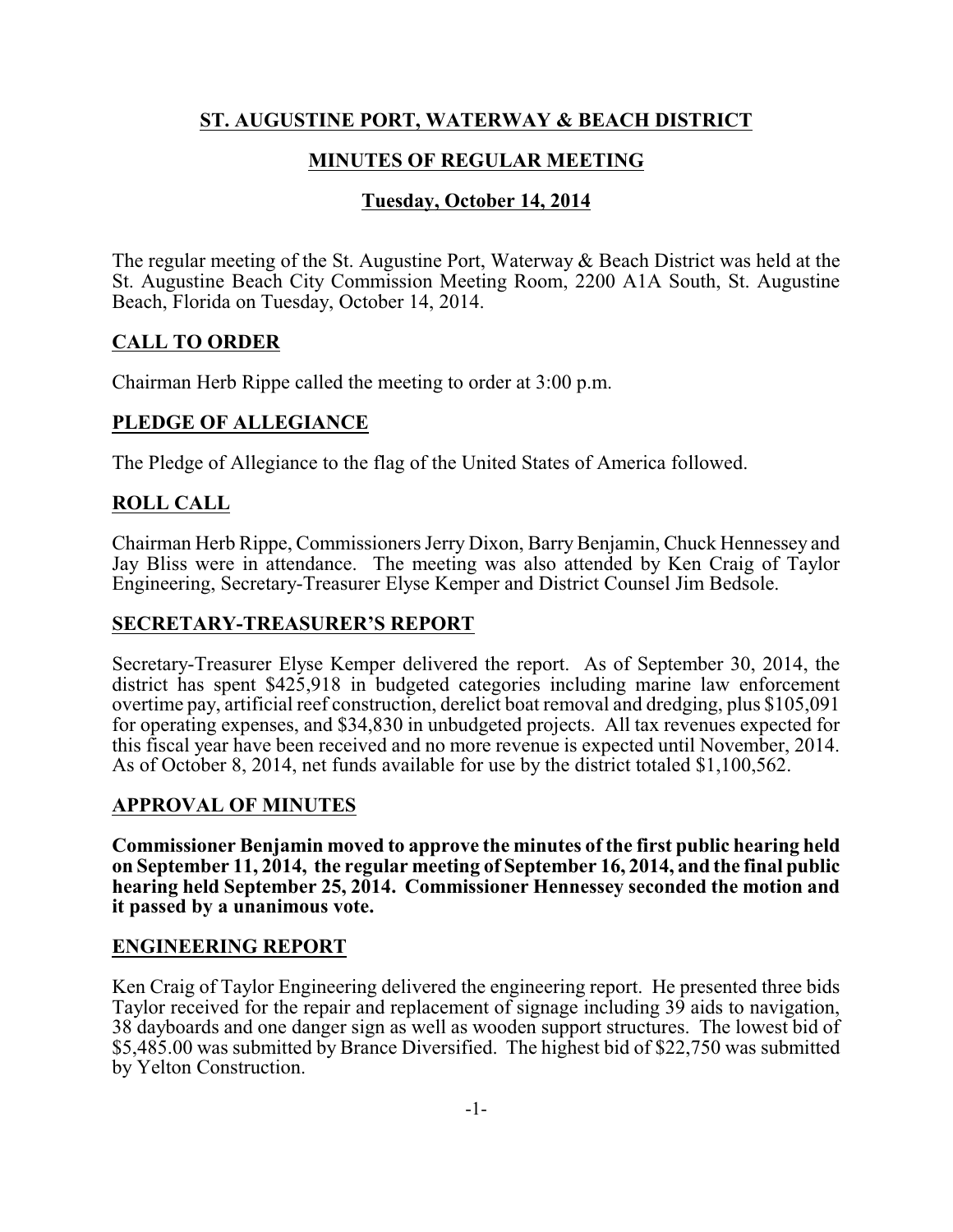#### **A motion by Chairman Rippe, seconded by Commissioner Benjamin, to approve the bid of Brance Diversified in the amount of \$5,485.00 was passed by a unanimous vote.**

Mr. Craig then shared a letter sent on behalf of the district to the Corps of Engineers regarding the failure of the groin structure, or jetty, at the north side of St. Augustine Inlet. Commissioner Rippe said he had received a note from the local project manager for the Corps commenting that the inlet was in good condition right now except for the constant seeping of sand onto Porpoise Point.

Andy Ames is no longer Beach Manager for St. Johns County after having been moved to another position. Mr. Craig said the county is seeking a replacement with experience in coastal zone management.

The county plans to begin refreshing the berm on the beach at Summer Haven using sand from dredging by FIND in the intracoastal waterway. The Corps of Engineers is beginning to plan for the shore protection project scheduled for 2020. Mr. Craig suggested having a meeting with Corps staff regarding the Inlet Management Plan and the inlet program, in general, and offered to set it up.

In response to questioning by Chairman Rippe, Mr. Craig said some areas of the inlet need dredging now, but that the Corps will not dredge again until money is available. He also explained that the Corps is more willing now than in the past to allow inlet markers to follow natural deep channels where possible. He also said, in response to questions by Commissioner Bliss, that having no groin structure on the north inlet would lead to the collapse of the entire shore in that area. The gradual disappearance of the groin has also contributed to the loss of sand just offshore from the beach and the build-up of a shoal farther out which serves as a wave-break and protects the beach. However, a high-energy storm event could overwhelmthis shoal and cause the beach to collapse. Commissioner Hennessey asked if the Corps could extend the groin farther seaward while repairing it. Mr. Craig said extending the groin would probably cause the project to be reclassified as new construction which would then be required to come from a different part of the Corp's budget.

## **OLD BUSINESS**

Commissioner Bliss introduced Chief Bosuns Mate Mike Tomas, USCG, who reported on buoy replacement in the inlet. Chief Tomas said their buoy tender will be removing the temporary Number 6 and replacing it with a permanently lighted buoy which should help with transiting the inlet. He said buoys cannot be repositioned without an environmental assessment and a plan for the entire inlet. This requires an extensive survey ahead of the move, which USCG does not have. Chairman Rippe suggested they use the post-dredging survey done after the recent inlet project. Mr. Craig agreed to send the survey to Chief Tomas.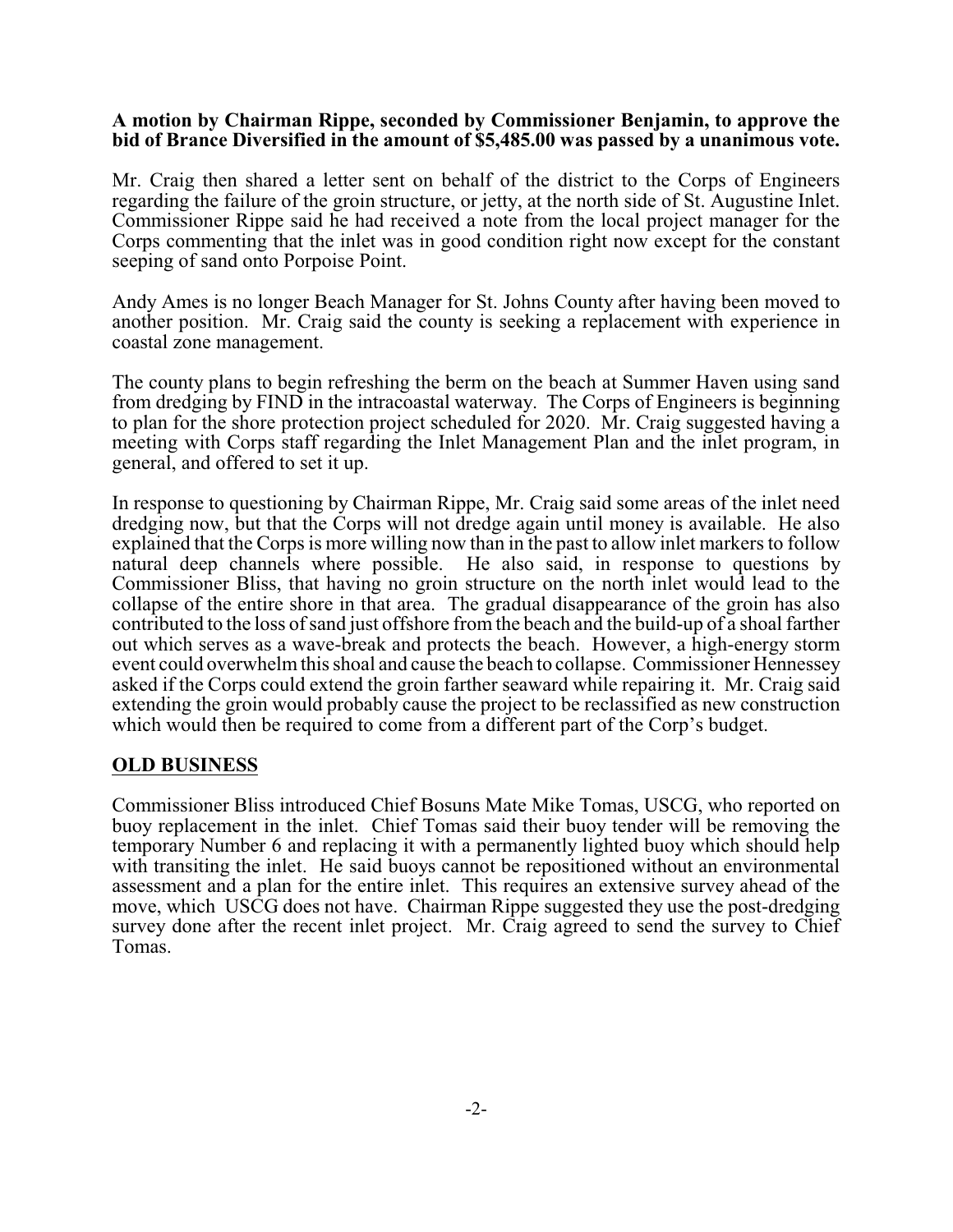#### **NEW BUSINESS**

#### A. Regatta of Lights - Dan Floryan.

Dan Floryan appeared for the St. Augustine Yacht Club and requested \$6,500 to help fund the Regatta of Lights. A discussion then ensued regarding the possibility of other sources of funding. Mr. Floryan said funding for the regatta had been cut by the Tourist Development Council and local merchants have never participated in funding it.

#### **A motion by Commissioner Bliss, seconded by Commissioner Dixon, to expend \$6,500 for the Regatta of Lights was passed by a unanimous vote.**

#### **PUBLIC COMMENT**

Captain Eric Hellstrom of the St. Johns County Fire and Rescue announced that the Board's generous assistance to the marine unit in the purchase of two PWCs enabled the county to buy the boats at a cost savings of \$2,400.00, which he presented as a refund check to the Board. He also stated both PWCs carry decals acknowledging the district's assistance, and presented the Board with a commemorative plaque naming all members of the Board.

Lt. Steve Zukowski, Florida Fish and Wildlife Conservation Commission reported the existence of a new derelict vessel in waters just south of St. Johns County, and a controversy surrounding a vessel near Crane Boat Ramp. That vessel sank and was refloated. The owner now claims the vessel is no longer derelict. The case is set for trial before County Court Judge Charles "Chuck"Tinlin, who is known to strictly enforce derelict vessel laws in local waters.

He said St. Augustine is rated by the Boaters Advisory Council as having the best mooring field and local regulation scheme of any of the five cities in the FWC pilot program. Commissioner Dixon said the reason is that the City solicited the input of boaters while designing the plan. This made the regulations much more friendly to boaters and cruisers.

Lt. Zukowski said a boater had run into the fishing pier at St. Augustine Shores while operating the vessel at night and that the boat had been totaled. The operator was not found to have been boating under the influence. He also reported a plane crash in a salt marsh in Flagler County which killed the pilot of an experimental aircraft.

Jim Piggott, City of St. Augustine, requested the district print more maps of the inlet, as they are much in demand. Commissioner Benjamin said the district needed a newer version because the old one was done ten years ago and it does not have the mooring fields or the correct names for some marinas.

Mr. Piggott reiterated that the Boaters Advisory Council and FWC staff regard St. Augustine's anchoring pilot program as the best in Florida. Also, the City Marina was chosen as the first Florida Municipal Marina to receive the coveted Clean Marina Award from the Gulf of Mexico Alliance.